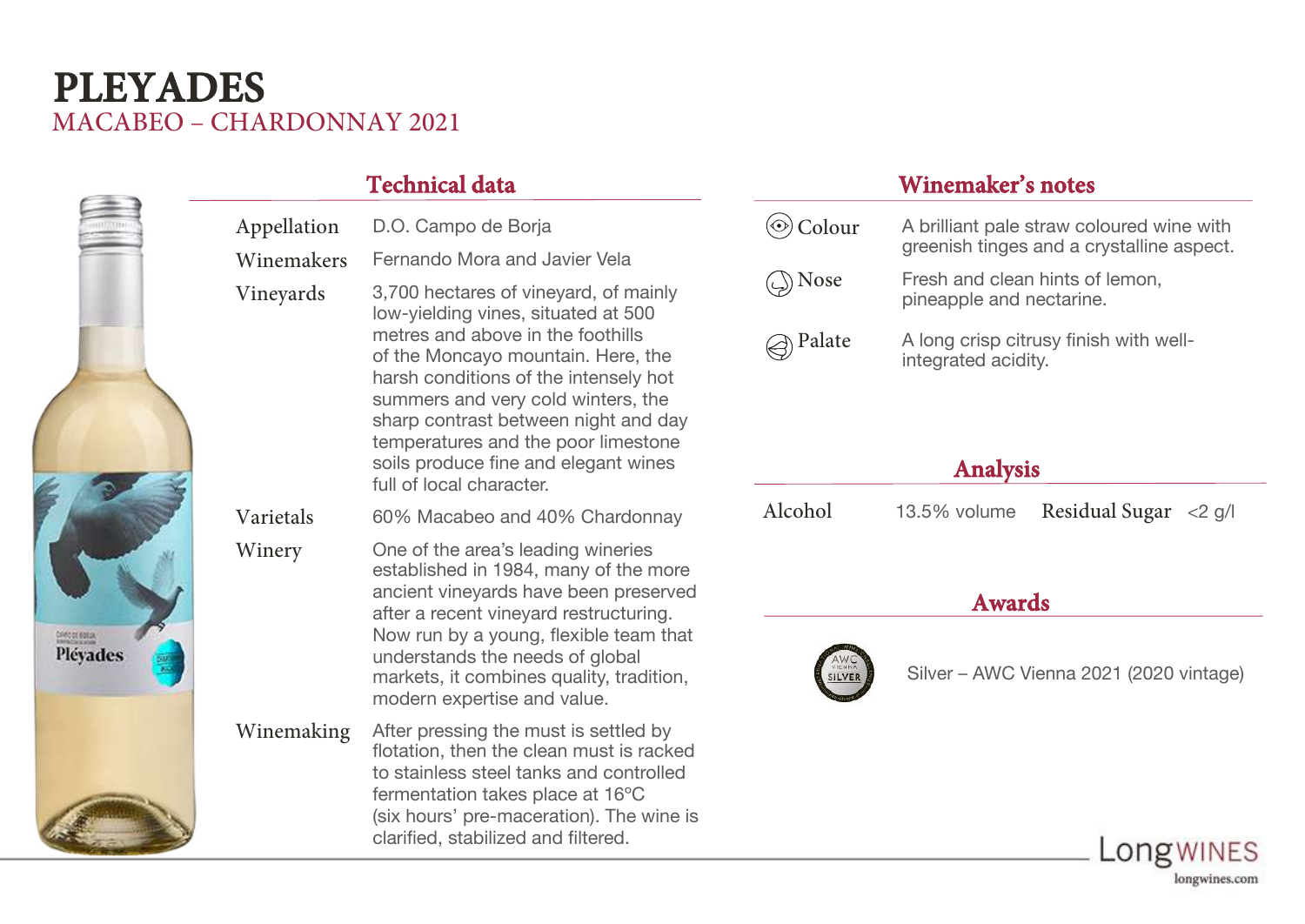# GARNACHA ROSADO 2021 **PLEYADES**

|                                      |             | <b>Technical data</b>                                                                                                                                                                                                                                                                                                                                              |                          | <b>Winemaker's notes</b>                                                                                                                                                                                     |                       |
|--------------------------------------|-------------|--------------------------------------------------------------------------------------------------------------------------------------------------------------------------------------------------------------------------------------------------------------------------------------------------------------------------------------------------------------------|--------------------------|--------------------------------------------------------------------------------------------------------------------------------------------------------------------------------------------------------------|-----------------------|
|                                      | Appellation | D.O. Campo de Borja                                                                                                                                                                                                                                                                                                                                                | $\circledcirc$ Colour    | Vivid pink, with a crystalline aspect                                                                                                                                                                        |                       |
|                                      | Winemakers  | Fernando Mora and Javier Vela                                                                                                                                                                                                                                                                                                                                      | $\Leftrightarrow$ Nose   | Fruity aromas typical of the Garnacha<br>grape variety, evoking wild berries,<br>strawberries and raspberries, with<br>subtle floral notes.<br>Full-bodied and rounded with a crisp<br>and lingering finish. |                       |
|                                      | Vineyards   | 3,700 hectares of vineyard, of mainly<br>low-yielding vines, situated at 500<br>metres and above in the foothills<br>of the Moncayo mountain. The intensely<br>hot summers and very cold winters, the<br>sharp contrast between night and day<br>temperatures and the poor limestone<br>soils produce fine and elegant wines<br>full of local character.           |                          |                                                                                                                                                                                                              |                       |
|                                      |             |                                                                                                                                                                                                                                                                                                                                                                    | $\textcircled{ }$ Palate |                                                                                                                                                                                                              |                       |
|                                      | Varietals   | 100% Garnacha                                                                                                                                                                                                                                                                                                                                                      |                          | <b>Analysis</b>                                                                                                                                                                                              |                       |
| <b>COOS OF ROOM</b><br>Pléyades<br>圖 | Winery      | One of the area's leading wineries,<br>known for the quality of its Garnachas.<br>Established in 1984, many of the more<br>ancient vineyards have been preserved<br>after a recent vineyard restructuring.<br>Now run by a young, flexible team that<br>understands the needs of global<br>markets, it combines quality, tradition,<br>modern expertise and value. | Alcohol                  | 13.5% volume                                                                                                                                                                                                 | Residual Sugar <2 g/l |
|                                      | Winemaking  | 8 days cold maceration to extract<br>colour and aromas. The must is drawn<br>off and racked using a flotation system.<br>Temperature controlled fermentation in<br>stainless steel tanks at 18°C. The wine<br>is clarified, stabilized and filtered.                                                                                                               |                          |                                                                                                                                                                                                              | Longwines             |